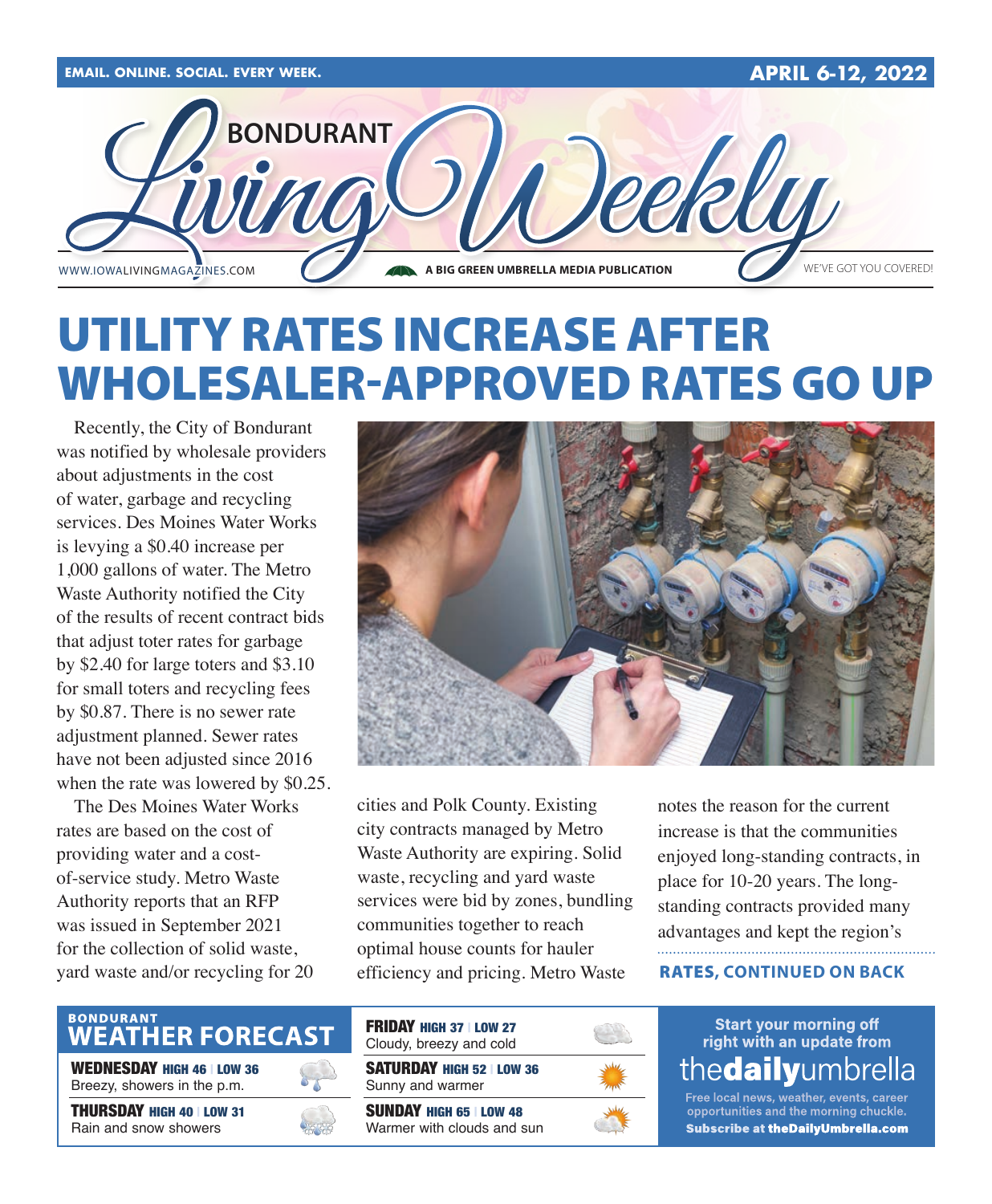#### FROM THE PUBLISHER

As a teenager, I worked after school at a concrete statuary in my hometown of Algona. My boss was Dennis Meyer, who now owns and operates a statuary here in central Iowa called Created in Johnston and is a close friend. CEMENTED IN MY BRAIN

On my way to work one day, while running late, I passed a school bus that was slowing down. The school bus driver finished his route and then stopped by the statuary to talk with Dennis' father and business partner, Amos, who, as I learned later, had also driven a school bus at one point in his life. The conversation we soon had was not pleasant, but it was a life-changer for me. Amos made it clear, in no uncertain terms, that I would no longer be employed there if he ever heard of me passing a school bus again. I tried to awkwardly explain that the bus had not stopped yet, but that didn't matter. The conversation was stern and short.

After Amos left, Dennis softened the blow a bit, but he

was also firm in his delivery. He told me he didn't expect me to ever be late and that I should plan my time better. But



late, he said, don't ever pass a school bus that is slowing down or stopped. Ever.

I don't know who that school bus driver was, but I appreciate how he handled the situation. He could have reported me to the police. He could have called my parents. He could have personally chewed me out. But he knew that the wrath of the Meyers would be penalty enough. And it was.

I grew up in town, so I didn't ride the school bus. As a result, I didn't understand the issues and hazards bus drivers had to deal with then or today. Now, as a father of three daughters who all rode the bus, I know what kind of an impact a driver can have on an anxious and apprehensive youngster. My adult children still



Dennis in recent years, and he offered his trademark ear-toear smile and said, "I hope you learned something." I did. Ever since that day as a teenager, when I see a school bus, I slow down way sooner than I need to, and I stop and patiently wait, offering a friendly wave and a smile to the driver and the kids.

Driving a school bus is not easy work, and drivers are getting more and more difficult to find. The last thing they need are impatient drivers of any age zipping by them. The Meyers — the concrete statuary owners — made that clear. It is cemented in my brain now.

Have a great week, and thanks for reading.

#### **Shane Goodman**

President and Publisher



Big Green Umbrella Media shane@dmcityview.com 515-953-4822, ext. 305

**BONDURANT** ()eekly

**A publication of Big Green Umbrella Media, Inc.** 8101 Birchwood Court, Suite, D, Johnston, IA 50131 www.iowalivingmagazines.com



**News contact** Tammy Pearson 515-953-4822, ext. 302 tammy@iowalivingmagazines.com



**Advertising contact** Aaron Burns 515-953-4822, ext. 307 [aaron@iowalivingmagazines.com](mailto:aaron@iowalivingmagazines.com)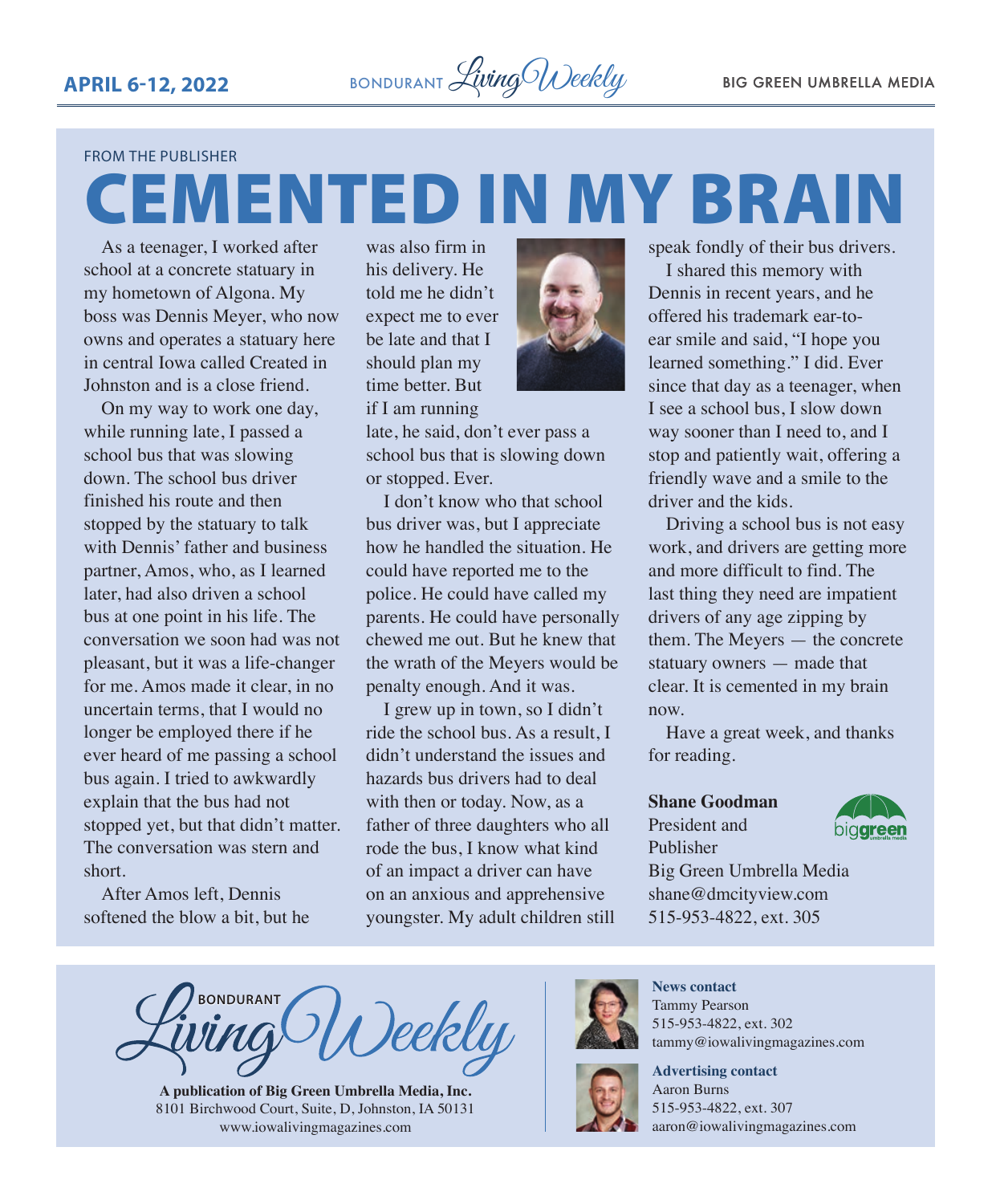

# FUNDRAISING TO BEAT CHILDHOOD CANCER

A St. Baldrick's fundraiser is being held to raise funds to help put an end to childhood cancer on Saturday, April 9, 5 p.m., at Bondurant Auto Body, 1002 Second St., Bondurant. Whether you decide to shave your head, volunteer to raise money another way, or make a donation, you are invited to help give kids with cancer the long, healthy lives they deserve.  $\blacksquare$ 

# LIVE HEALTHY IOWA 5K

The Live Healthy Iowa 5K will be held Saturday, April 23, 8 a.m., starting at the Bondurant Regional Trailhead, 2 Main St. N.E. The 5K Run/ Walk starts at 8 a.m., followed by a 1K Kids Run/Walk at 9 a.m. for ages 12 and younger. The trailhead is on the east side of the Emergency Services Building. Register online at [https://events.clearthunder.com/LHI5K2022.](https://events.clearthunder.com/LHI5K2022) Cost at the event will be \$30, and a T-shirt won't be guaranteed. Registration fee includes: T-shirt, race number, finisher medal, post-race refreshments, and an opportunity to win door prizes. Early packet pick-up will be Friday, April 22, from 4-7 p.m. at City Hall, 200 Second St. N.E. The day of event pick-up will be Saturday, April 23, from 7-7:45 a.m. at the Fire Station, 101 Grant St. N., east side entrance.  $\blacksquare$ 

# KEEP BONDU BEAUTIFUL

April is "Keep Iowa Beautiful Month." Help keep the city tidy and celebrate Earth Day together on Saturday, April 16, 9-11 a.m., at the Keep Bondu Beautiful event. Community projects during this month encourage Iowans to build pride and respect in making their communities better places to live and work through beautification, clean-up, and recycling activities. Prizes will be awarded for team spirit and best selfie, along with the coveted Bigg Buttowski and Ye Olde Bag honors.

"Team Up to Clean Up" along the Chichaqua Valley Trail, Lake Petocka, Bondurant City Campus, Gateway Park, Gay Lea Wilson Trail, and other community parks. Check in at Bondurant City Hall at 8:30 a.m. to collect some needed supplies. Casey's General Store has donated breakfast pizza. For more information and to register yourself or a team, visit: [http://](http://events.constantcontact.com/register/event?llr=u5gpoh4ab&oeidk=a07ej2vpl57dd086467) [events.constantcontact.com/register/event?llr=u5gpoh4ab&oeidk=a07e](http://events.constantcontact.com/register/event?llr=u5gpoh4ab&oeidk=a07ej2vpl57dd086467) $j2vpl57dd086467.$ 

# B-F SPORTS SCHEDULES

## **Thursday, April 7**

- 4:45 p.m. **Track:** Girls JV/ Varsity Invitational @ Woodward-Granger
- 5:30 p.m. **Soccer:** Girls JV/ Varsity @ Pella

## **Friday, April 8**

- 4:30 p.m. **Track:** Boys JV/Varsity Invitational @ Baxter
- 5:30 p.m. **Soccer:** Girls JV/ Varsity @ Nevada
- 6:30 p.m. **Soccer:** Boys JV/ Varsity vs. Nevada

## **Monday, April 11**

- 2 p.m. **Golf:** Boys JV/Varsity Tournament @ Terrace Hills, Altoona
- 4:30 p.m. **Soccer:** Boys JV/ Varsity vs. Carlisle
- 4:30 p.m. **Track:** Boys Middle School @ Newton
- 5:30 p.m. **Soccer:** Girls JV/ Varsity @ Carlisle

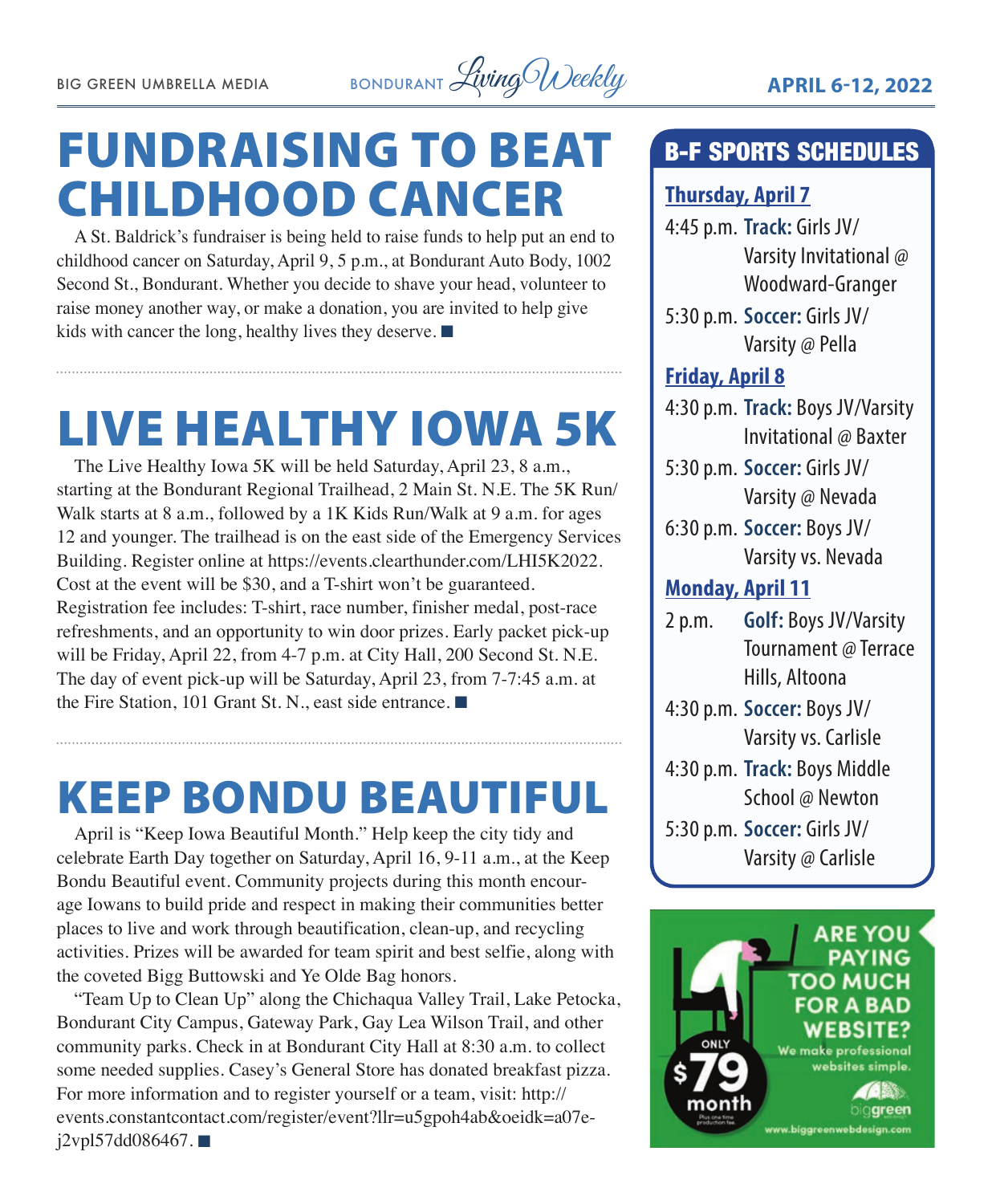

# POLK COUNTY CONSERVATION EVENTS

### TODDLER TALES

#### **April 7, 10 a.m. Jester Park Nature Center**

Let your imagination run wild with this free nature-themed story time aimed at ages 3 and older. Hear a story followed by the naturalist's choice of an activity such as an animal encounter, puppets or a craft. Registration required the day prior to the event. Register online at https://www.polkcountyiowa.gov/conservation.

## HOMESCHOOL - NATURE LESSONS

### **April 8, 10 a.m. and 1 p.m. Artistic Naturalists Jester Park Nature Center**

Join the learning for free at the Jester Park Nature Center. This program series will be delivered in a flexible format that is specially designed for homeschool students in grades K-5. These programs will immerse children and parents in the natural world and drive them to learn, discover and appreciate our environment. Registration required two days before event. Register online at https://www.polkcountyiowa. gov/conservation.

## STORY TELLEBRATION

#### **Wednesday, April 13, 10 a.m. Jester Park Nature Center**

Join storyteller Carmen Epstein for a free, fun, interactive tale tailored toward children ages 2 to 6 that explores the wonders of the outdoors. Topic is Rain is Raining All Around. During each program, participants enjoy interactive stories and an activity. Registration required two days before event. Register online at https://www. polkcountyiowa.gov/conservation.

### KNEE-HIGH NATURALISTS **April 20, 10 a.m.**

#### **Jester Park**

Are you ready to get outside and explore? Come and hear a story followed by some outdoor fun. The topic is Birds. As naturalists, participants will hike, investigate, and navigate through the trails and grounds of Jester Park as they learn what makes the outdoors such an amazing place. Come dressed to be outside. Registration required the day before this free event recommended for ages 3-6. Register online at https://www.polkcountyiowa.gov/conservation.







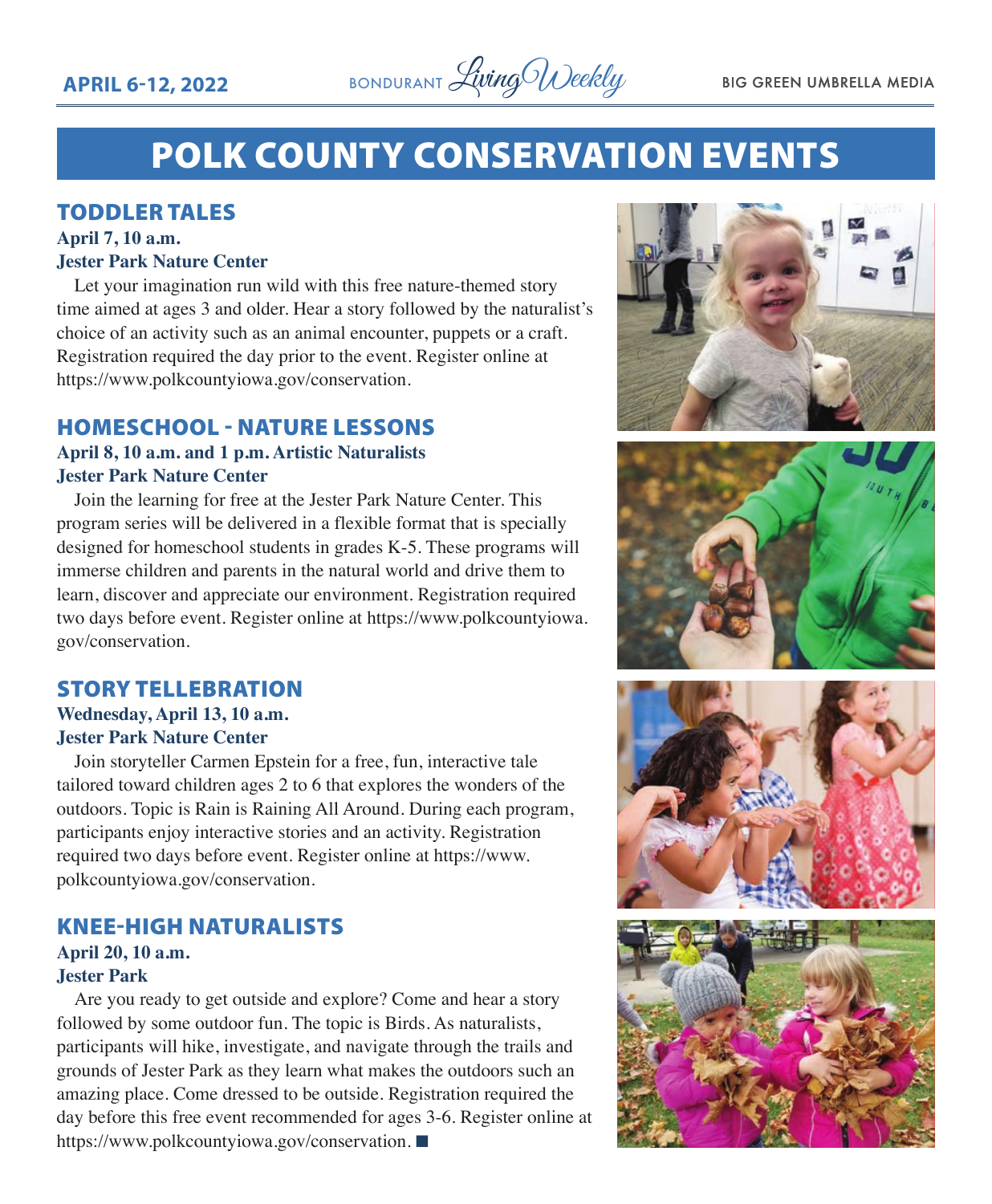

# WATER AND TRASH BILL REMINDERS

Your bill is broken down by service codes. Each of the service codes is tied to the applicable fee. On the City's website, there are two diagrams that show how to read your utility bill. Bills are due the 15th every month. Payment not received by 8 a.m. on the 16th of the month receive a 10% penalty. The shut-off date is always the 23rd of the month or the following business day after the holiday. A non-payment fee of \$50 is charged to any account on which payment has not been received by 8:30 a.m. on the day of shut-off. To sign up for auto payment, visit [https://www.cityofbondurant.com/](https://www.cityofbondurant.com/utilities-department/pages/how-pay-your-utility-bill) [utilities-department/pages/how](https://www.cityofbondurant.com/utilities-department/pages/how-pay-your-utility-bill) $pay$ -your-utility-bill.

## MEMBER SOUGHT FOR LIBRARY BOARD OF TRUSTEES

The Library Board of Trustees is seeking a member. The new board member will need to be a male and live within the city limits of Bondurant. Interested parties should contact the Library Director at [jills@bondurant.lib.](mailto:jills@bondurant.lib.ia.us) [ia.us.](mailto:jills@bondurant.lib.ia.us) Members must be older than 18. All appointments to the Board are for six years. There is no compensation to serve on the board. An application is available on the City website, [www.](http://www.cityofbondurant.com) [cityofbondurant.com.](http://www.cityofbondurant.com) Also provide a professional resume and cover letter.  $\blacksquare$ 

# FUNERAL NOTICE

*Funeral notices, which run free of charge, can be emailed to tammy@iowalivingmagazines.com.*

## **PATRICIA JOANN JONES-TAYLOR**

Patricia JoAnn Jones-Taylor, 57, died peacefully on Sunday, March 27, 2022, at Mercy Hospice in Johnston. Trish was born in Des Moines and graduated from Fort Dodge Senior High School. She earned her nursing degree at Iowa Central Community College in Fort Dodge. She was a nurse for her entire career. She married Steve Taylor on June 22, 2019, in Bondurant.



She is survived by her husband, Steve Taylor; sons, Joshua (Ashly) Moland and Jordan Moland; her step-children, Greg (Aimee), Jessica M., Lindsay (Cory), Tabatha, Thadius, Jessica D., and Jacquelyn; and other relatives and friends.

Services were held Saturday, April 2 at The Well Covenant Church in Des Moines. Condolences may be expressed at [www.HamiltonsFuneralHome.](http://www.HamiltonsFuneralHome.com)  $com. \blacksquare$  $com. \blacksquare$ 

# MAUNDY THURSDAY MEAL

Bondurant Christian Church, 304 Grant St. South, is hosting a Maundy Thursday meal of soup and sandwiches with a special church service to follow on April 14. The meal will start at 6 p.m., and the service will start at 6:45 p.m. For information, call 515-967-2328.  $\blacksquare$ 

# PRESCRIPTION DRUG DROP SITE

Bondurant City Hall offers a drug drop site during business hours. Items that are accepted are prescription medications in the form of a pill, ointment, cream, powder, inhaler, nebulizer solution, liquid medication, prescription vitamins and supplements, as well as pet medications. Liquid items must be sealed in a zipped bag before placing them into the dropbox. Absolutely no syringes, infectious waste, thermometers, aerosol cans, hydrogen peroxide or rubbing alcohol.  $\blacksquare$ 

## SIGN UP FOR EMAIL NOTIFICATIONS AND TEXT ALERTS

The City of Bondurant offers text alerts. Subscribe to either email notifications or text alerts (or both) at [https://www.cityofbondurant.com/home/](https://www.cityofbondurant.com/home/pages/sign-email-notifications-text-alerts)  $pages/sign-email-notifications-text-alerts.$  $pages/sign-email-notifications-text-alerts.$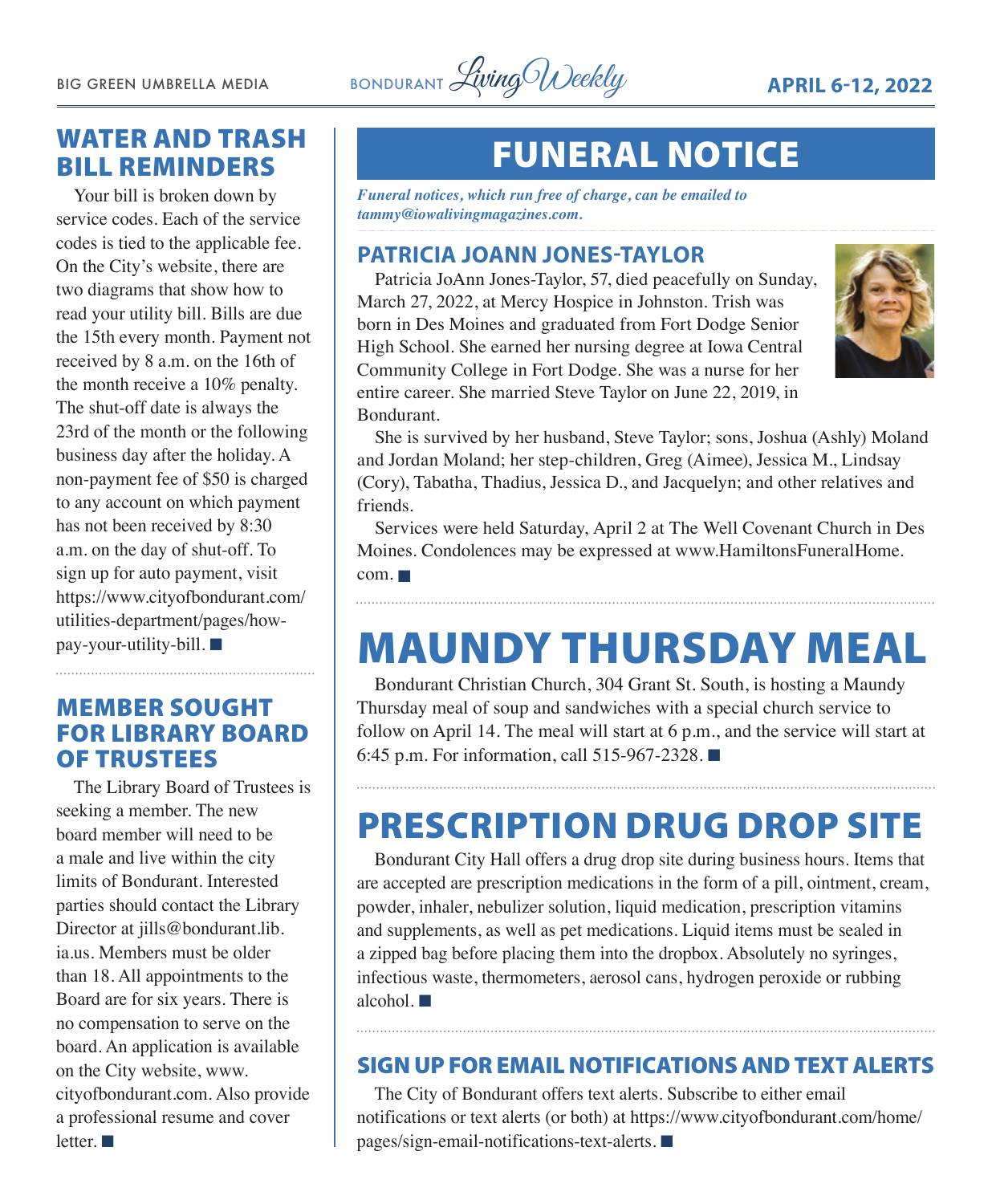

#### **EVENTS IN THE AREA EMAIL YOUR EVENT INFORMATION TO<br>TAMMY@IOWALIVINGMAGAZINES.COM**

## POETRY & PHOTOGRAPHY PRESENTATION

#### **Saturday, April 9, 5 p.m.**

#### **Beaverdale Books, 2629 Beaver Ave., Des Moines**

In celebration of Poetry Month, Beaverdale Books will feature a special event with Dr. Paul Brooke. Brooke is a professor of English at Grand View University in Des Moines, where he teaches a variety of writing, literature and photography courses. He has won numerous awards for his poetry. His presentation will be moderated by fellow poet Kyle McCord.



### DINNER DETECTIVE MURDER MYSTERY

**Saturday, April 16, 6 p.m.**

### **Embassy Suites Downtown, 101 E. Locust St., Des Moines**

The award-winning comedic murder mystery dinner show is coming to Des Moines. Unlike other murder mystery shows with elaborate costumes and dialogue, the Dinner Detective's interactive shows are set in the present day. Performers blend into the audience, and you won't know who is in the show until it's time to solve the murder. Look for clues, be interrogated by detectives and compete for prizes awarded to the Top Sleuth. Guests are not required to participate in the show but are encouraged to do so. The evening includes a four-course plated meal, coffee and tea, cash bar and prizes. Guests must be at least 15 years old to attend. Get tickets at [www.eventbrite.com.](http://www.eventbrite.com)



### 'OF GRAVITY AND LIGHT' **Friday, April 22 at 7 p.m. Des Moines Civic Center, 221 Walnut St., Des Moines**

Join Ballet Des Moines for the world premiere of composer Beau Kenyon's contemporary ballet, "Of Gravity and Light." Be entranced through eight innovative movements combining sound, imagery and movement exploring the wonder of space. As Ballet Des Moines' year-long resident and director of education and outreach, Kenyon interprets the science of space through music and dance, inviting the disciplines of science and art to converge. "Of Gravity and Light" will feature choreography by Ballet Des Moines Artistic Director Tom Mattingly, video installation by artist Yu-Wen Wu and live music directed by conductor Tim McMillin. Tickets available at [www.dmpa.org.](http://www.dmpa.org)

# DES MOINES BUCCANEERS HOME SCHEDULE

#### **Buccaneer Arena, Urbandale**

- Saturday, April 9 vs. Fargo Force, 6 p.m.
- Saturday, April 16 vs. Sioux City Musketeers, 6 p.m.
- Friday, April 22 vs. Waterloo Black Hawks, 7 p.m. For more information, visit [www.bucshockey.](http://www.bucshockey.com)

 $com. \blacksquare$  $com. \blacksquare$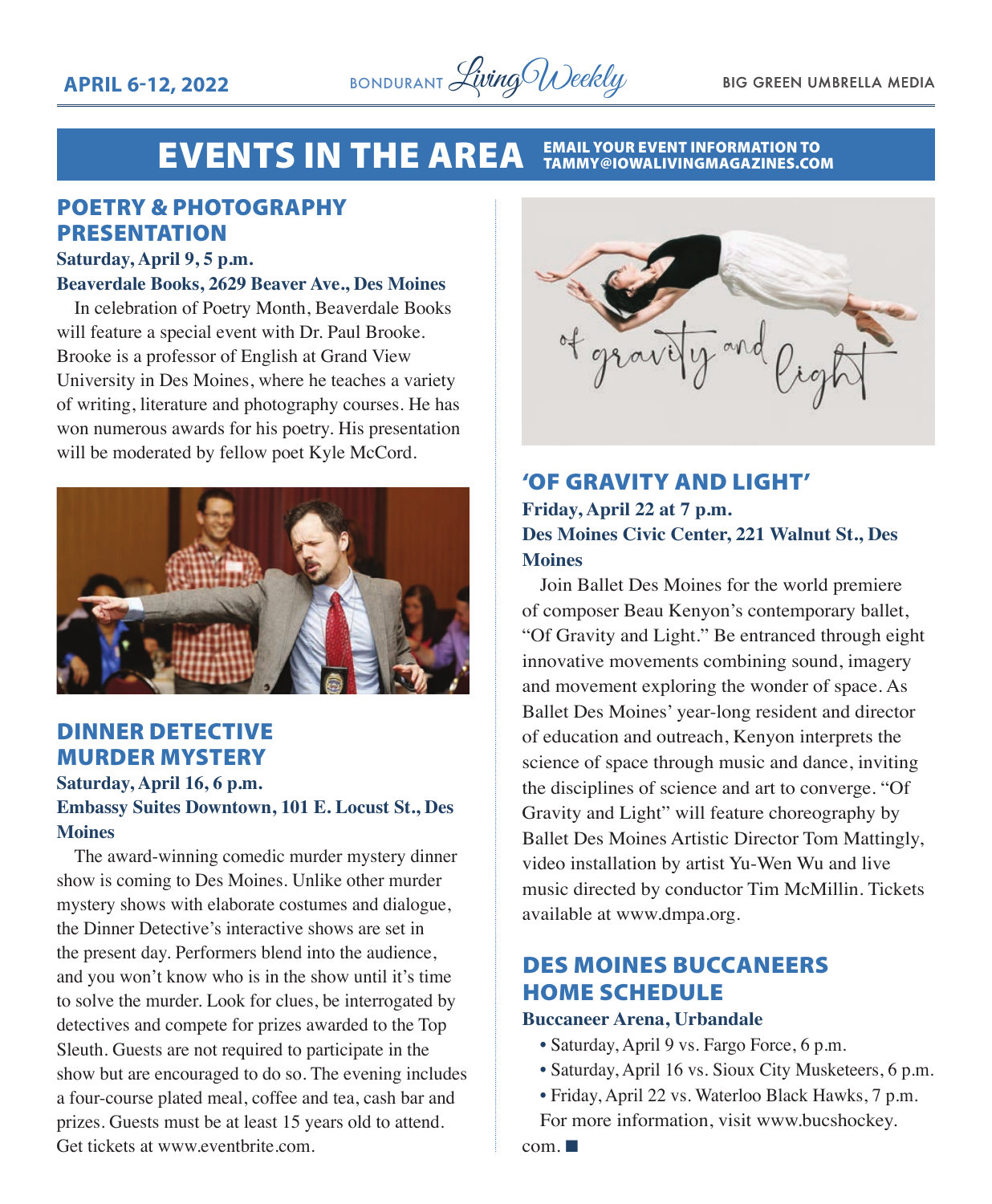#### RECIPE

# EASTER DIP GOODNESS



*(Culinary.net)* Easter is about coming together with loved ones, enjoying beautiful spring weather and eating your family's favorite foods. The kids will be playing, adults will be chatting and all will be patiently waiting for the table to be set.

If you're visiting and making memories with family and friends you haven't seen in a while, there are few things better than diving into a marvelous Easter spread.

While eyeing the table, you notice all the colors popping off the dishes. Fruits and veggies make the feast come to life, but a warm Easter dip paired with rolls for dipping is a perfect way to start the festivities.

These Easter Bunny Rolls with Spinach Dip are as eyecatching as they are delicious. Not only will the kids love its shape, but the layers of taste will wow your Easter crowd.

This dish is made for a crowd, served warm and full of cheesy goodness. You can watch as your family dips into the spinach and one-by-one, before you know it, the rolls will have disappeared and the dip will be devoured.  $\blacksquare$ 

# EASTER BUNNY ROLLS WITH SPINACH DIP

#### **Serves:** 24

16 ounces frozen spinach, thawed 8 ounces cream cheese 2 cloves garlic, minced 1/2 cup mayonnaise 1/2 teaspoon salt 1/2 teaspoon onion powder 1/4 teaspoon chili powder 1/4 teaspoon pepper 1 teaspoon Italian seasoning 1 cup shredded Parmesan cheese 1 1/2 cups shredded mozzarella cheese, divided

2 crescent roll tubes (8 ounces each)

#### **Directions:**

Heat oven to 375 F.

In skillet, over medium heat, cook spinach, cream cheese and garlic 3-4 minutes until cream cheese is melted. Stir in mayonnaise, salt, onion powder, chili powder, pepper and Italian seasoning. Stir in Parmesan cheese and 1/2 cup mozzarella cheese. Cook until cheese is melted. Keep skillet on burner over low heat.

Remove dough from tubes. Leaving dough intact, roll and stretch into 18-inch ropes. Cut each rope into 12 pieces for 24 total.

On baking sheet with parchment paper, form bunny head by placing one piece of dough in middle then surrounding it with six more pieces. Use 13 pieces to form round body. Use remaining pieces to form ears on top of head.

Scoop hot spinach dip into center. Spoon small portions on each ear. Sprinkle ears and belly with remaining mozzarella cheese.

Bake 18 minutes, or until crescent dough is golden brown and thoroughly cooked.  $\blacksquare$